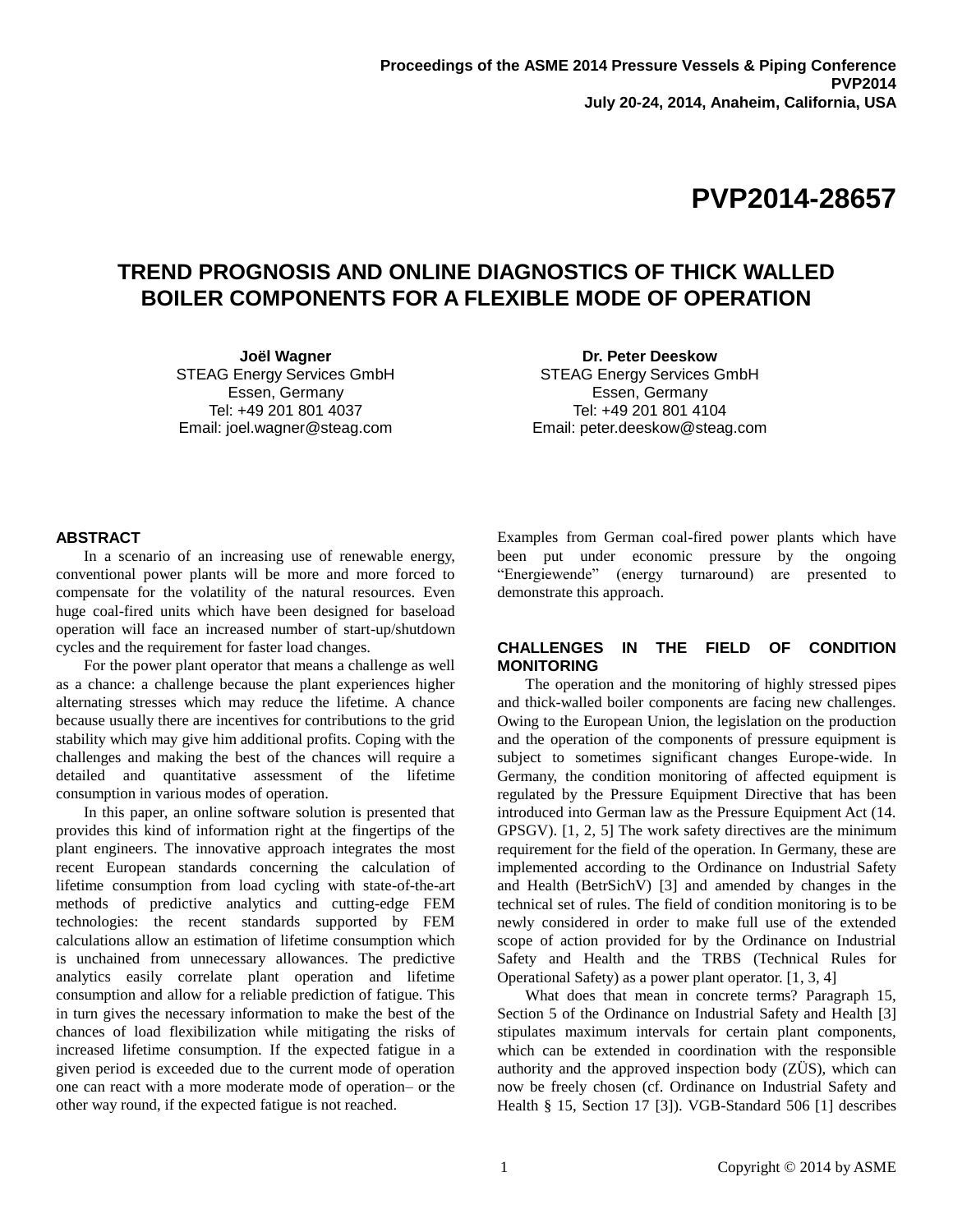an "action plan in the form of several modules for designing the inspections. Based on the modules selected by the operator, an effective design of the inspection of components […] including an extension of the inspection interval (cf. VGB-R 104 O) [is] possible." [1] In the area of the steam generator, it is conceivable to extend the inspection intervals for internal inspections required by law from three to five years. In the case of new plants, the extension of the inspection intervals can, where appropriate, already be applied for along with the licensing (see VGB Guideline R 104 O) – provided that the operational safety can be adequately guaranteed. [1, 2]

In addition, sites are facing the challenge to adequately counteract the drain of know-how caused by increasingly frequent task switching and to preserve operational experience and incidents for an operating time of more than 200,000 hours.

The following aspect mainly bothers operators of new plants. Due to high live steam parameters, new materials are used in modern steam generators, the strength characteristics of which are partially available in extrapolated form only. Thus it is easily conceivable that later corrections to the material values necessitate an up- or downgrading of the fatigue result of the components.

For conventional power plants, it becomes increasingly necessary to be able to react more flexibly to load changes in the national grid. For existing plants, this may require more frequent start-ups and shutdowns than had originally been taken as a basis in the course of the design. The additional alternating stress of the components has to be recorded and evaluated.

In total, the changed underlying circumstances for the condition monitoring require new methods and instruments. In the following, the use of online systems shall be explained on the basis of present operating experience.

# **ONLINE SYSTEMS AS A CENTRAL ELEMENT OF CONDITION MONITORING**

On the basis of VGB-Standard 506 [1], condition monitoring can be subdivided into the following parts:

1. **Design**

Definition and chronology of the intended operation and consideration of unavoidable additional stresses

**2. Documented quality**

All relevant documentation from the production and operation of the components (complete design documentation, material certificates, dimension records, non-destructive testing records, calibration records, technical modifications, etc.)

## **3. Diagnosis during operation**

Determining the static and non-steady-state stress (e.g. by dead weight, creep damage and alternating stress, additional forces)

## **4. Diagnosis in the course of a shutdown** External and internal inspections

## **5. Condition assessment**

Assessing the condition of the component in order to be able to subsequently determine required inspection and maintenance measures having regard to the aforementioned sources

In Chapter 5.5 (Issue 2012), VGB-S 506 describes two procedures that exceed the approach practiced in the past and represent a significant improvement over time-based maintenance cycles in terms of the condition-oriented maintenance strategy regarding economic efficiency and operational safety. The online system SR::SPM (SPM = steam pipe monitoring) of the company STEAG Energy Services GmbH follows Procedure 2 of the guideline [8].

By means of a central data acquisition, data archiving, and continuous calculations, online systems fully meet the requirements to the diagnosis during operation. Operating conditions can be assessed directly and chronological events of the condition can be traced historically. In addition, such systems are suited for the managing and linking of relevant documents, like e.g. as-built dimension records, calibration records, and material certificates. Technical modifications can be considered directly in the system and included in the further monitoring. In short: The documented quality is ensured.

# **LIFETIME MONITORING OF THICK-WALLED BOILER COMPONENTS**

Due to the rapid increase in the use of renewable energies, thermal power plants are required to handle flexible load scenarios. Hard coal- and lignite-fired power plants, initially designed for base load and medium load operation, are subject to steep temperature transients and high numbers of cycles to be able to economically react to the demands of the market. Particularly regarding thick-walled boiler components (e.g. drum, separator vessel, headers, moldings), the high cyclic loading by internal pressure and temperature leads to an increased alternating stress.

The stress is determined by means of online monitoring systems in order to allow for a realistic projection for optimizing the mode of operation. Thus the systems significantly contribute to ensuring a safe and economical plant operation.

# **LIFETIME MONITORING SYSTEM SR1**

Components that are subject to high temperatures and pressures gradually lose their original stability over the years of operation. The lifetime consumption results from the creep damage of the material and from the alternating fatigue due to fluctuations in temperature and pressure.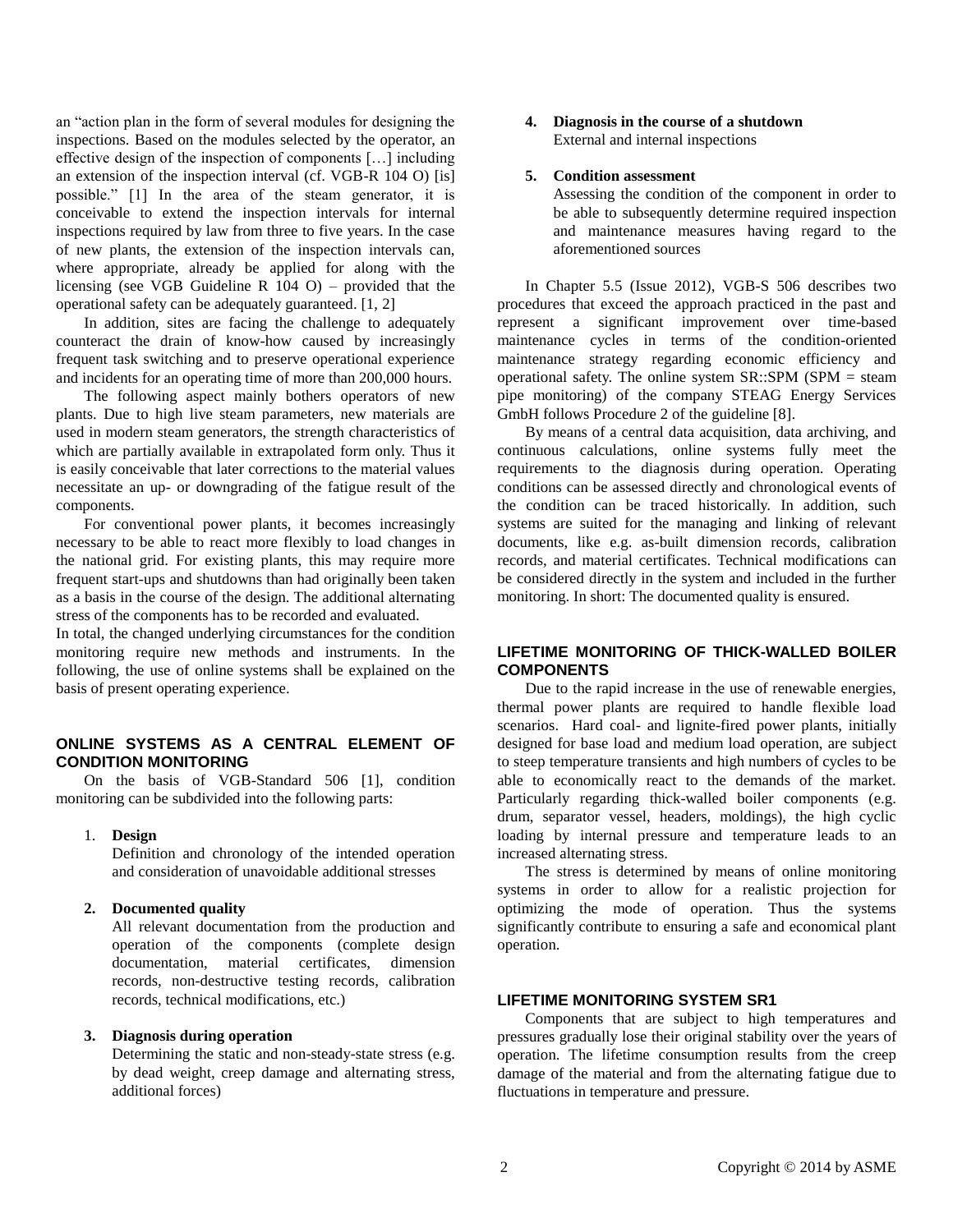Such components are designed according to the algorithms of TRD 300/301 [9] and DIN EN 12952 [6, 7], respectively. An operating time of 200,000 hours is taken as a basis for the dimensioning of the components – provided that pressure and temperature are constant. For example, the variation in stress is taken into account by specification of 500 cold start-ups with certain ramp-up gradients and 2,000 warm start-ups.

As the actual mode of operation deviates from the described design boundary conditions, a regular monitoring of the component stress is required according to TRD 508 [9] and DIN EN 12952-4. [6] This monitoring can be comfortably implemented using a continuously operating measured-data capture and calculation system.

SR1 is a program system for the continuous monitoring of the stress on thick-walled components of power plant boilers and turbines based on the procedure defined in the TRD code and DIN EN 12952. [6, 7, 9]

The SR1 report provides the following results for each monitored component:

- Total fatigue  $= f$  (creep, fatigue)
- $Creep = f$  (pressure, temperature)
- Fatigue = f (pressure, temperature, differential temperature)
- Matrices for hours of operation and load changes

Optionally, SR1 can also be equipped with a feature to calculate reserves.

#### **Calculation of Fatigue**

The thick-walled parts in particular are subject to an alternating stress during the ramp-up and shutdown of the boiler system and during each load change, caused by changes in pressure and temperature differences in the component wall. The measured variables of pressure, temperature, and temperature difference have to be available for calculating the alternating stress. The temperature difference is to be established between the inner wall of the component and the middle of the wall.

SR1 can determine the temperature profile within the wall of the component from the time-related changes in the temperature of the medium. In SR1, this is done by taking account of the heat transfer relationships of the inner and outer walls of the component (Fig. 1). This reduces the need for technical measuring equipment. If the temperature profile inside the wall of the component has already been measured by technical means, SR1 can make use of this data.

Experience shows that such a determination by way of calculation is more reliable than the subtraction of two individual measured variables.

Mathematical-statistical methods are used to detect and assess load changes that decrease the service life. The alternating fatigue is the quotient of performed load changes to tolerable load changes.

The total lifetime consumption according to TRD 508 [9] and DIN EN 12952-4 [6] is the total of creep damage and alternating fatigue.



Figure 1: SR1 provides different methods to determine the temperature field within the wall of the component.

#### **Measuring Points**

Out of the available signals, the ones that most realistically represent the operating conditions of the components have to be chosen. Among those are e.g. the steam outlet temperatures of the corresponding components. In the case of long outlet headers, however, the temperature in the central region can be significantly higher than at the outlets or inlets, respectively. The temperature differences between the middle of the header and the outlets or inlets, respectively, are captured by additional recording of the metal temperatures or by means of an appropriate temperature allowance. Moreover, a couple of pressure measurements are needed that are simultaneously used for the automatic consideration of plant shutdowns.

It can be assumed that only such measuring signals are used that are installed for the purpose of operation monitoring anyway. So no additional measurements are required for a successful implementation of SR1.

#### **Applications**

- Plants with highly stressed, pressurized components such as tubes, collectors, and other hollow components that are typically found in steam generators in the industry. Because of the high process temperatures, these components are subject to time-related ageing and are usually the components with the shortest life expectancy.
- It is also possible and sensible to use SR1 in older plants in order to provide reliable data about past component fatigue so that a decision can be made whether to extend the operating time or not. This also applies when no continuous SR1 lifetime monitoring or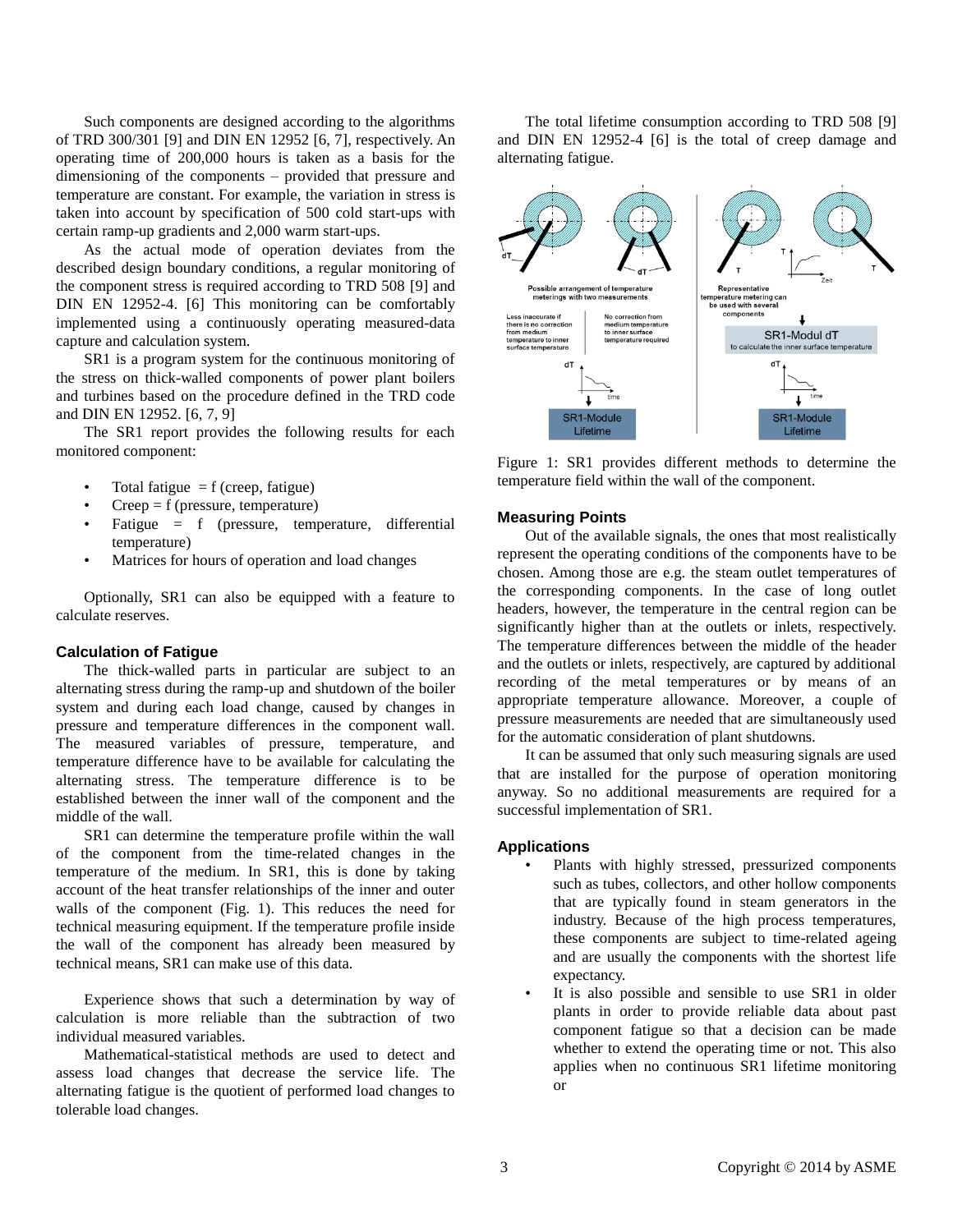- IT-supported data storage has taken place before and when the operational data from the past is available only on paper strips.
- In addition, when online monitoring begins, it is possible to extrapolate backwards. When this is done, the currently registered fatigue gains are transferred to the history. After just roughly 5,000 hours of operation with online monitoring a reliable history can be generated.
- STEAG also offers the offline-calculation of consumed lifetime based on historical data as a service.

| stead             | <b>Overview of Lifetime Consumption</b> |                        |                  | 02.12.2012 23:00:00-00:00:00 |                    |           |
|-------------------|-----------------------------------------|------------------------|------------------|------------------------------|--------------------|-----------|
| <b>KKS</b>        | Component                               | <b>Operating hours</b> |                  | <b>Lifetime Consumption</b>  |                    |           |
|                   |                                         | Operating              | Failure          | Creep damage                 | Low cycle fatioue  | Total     |
| HAH51B8011        | Überhitzer 3 Sammler BB011 rechts       | 8301.0 h               | 9.8h             | 1.698.1                      | $0.021$ %          | $1.718$ % |
| <b>HAH51BB011</b> | Überhitzer 3 Sammler BB011 links        | 8301.0 h               | 9.8h             | 1.517.5                      | 0.008 <sub>1</sub> | 1.525.5   |
| HAH5188021        | Überhitzer 3 Sammler BB021 rechts       | 8301.0 h               | 9.8h             | 1,491.5                      | 0.021.5            | 1.512.5   |
| <b>HAH51BB021</b> | Überhitzer 3 Sammler BB021 links        | 8301.0 h               | 9.8h             | 1.703.5                      | $0.023$ %          | $1.726$ % |
| HAH54-57 BR011 1  | Bogen Vite, U3-U4 vor Kühler 2          | 8301.0 h               | 9.8h             | $1.536$ %                    | $0.002$ %          | 1.538.5   |
| <b>HAH54AH001</b> | Einspritzkühler 2 Strang 3              | 8301.0h                | 9.8h             | 1,950%                       | 0.003%             | 1,953%    |
| <b>HAHSSAH001</b> | Einspritzkühler 2 Strang 1              | 8301.0 h               | 9.8h             | $2.130$ %                    | 0.020 <sub>5</sub> | $2.150$ % |
| <b>HAHS6AH001</b> | Einspritzkühler 2 Strang 4              | 8301.0h                | 9.8h             | 2.015.5                      | 0.020.5            | $2.035$ % |
| <b>HAH57AH001</b> | Einspritzkühler 2 Strang 2              | 8301.0 h               | 9.8h             | 1.7825                       | 0.0115             | 1.7935    |
| HAH64-67 RR011 1  | Bogen Vite, 03-04 nach Kühler 2         | 8301.0 h               | 9.8h             | 1.576%                       | 0.001.5            | 1.577%    |
| HAH7088011        | Überhitzer 4 Verteiler BB011 rechts     | 8301.0h                | 9.8h             | 1.4445                       | 0.004%             | 1.448.5   |
| <b>HAH70RR011</b> | Überhitzer 4 Verteiler BB011 links      | 8301.0 h               | 9.8h             | 1.6445                       | 0.011.5            | 1.654%    |
| <b>HAH70BB012</b> | Überhitzer 4 Verteiler RR012 rechts     | 8301.0 h               | 9.8h             | 1,758 %                      | 0.0165             | 1.773S    |
| <b>HAH70BB012</b> | Überhitzer 4 Verteiler RR012 links      | 8301.0 h               | 9.8h             | 1.5665                       | $0.007$ %          | 1.573S    |
| <b>HAH71RR011</b> | Überhitzer 4 Sammler BB011 rechts       | 8301.0 h               | 6.8h             | 3.627                        | 0.119.5            | 3.746%    |
| HAH71BB011        | Überhitzer 4 Sammler BB011 links        | 8301.0 h               | 6,8h             | $3.644$ %                    | $0.266$ %          | 3.9115    |
| <b>HAH71RR012</b> | Überhitzer 4 Sammler BB012 rechts       | 8301.0 h               | 7.0 <sub>h</sub> | 3.5075                       | 0.159.5            | $3.667$ % |
| <b>HAH71BB012</b> | Überhitzer 4 Sammler BB012 links        | 8301.0 h               | 7.0h             | $3.525$ %                    | 0.2238             | 1.7585    |
| HAJ108B011        | ZUİ-Sammler BB011 rechts                | 8301.0 h               | 15.1h            | $0.503$ %                    | 0.0005             | 0.5035    |
| <b>HAJ10RR011</b> | ZÜ1-Sammler BB011 links                 | 8301.0 h               | 34.4 h           | 0.610%                       | 0.0005             | 0.610%    |
| <b>HAJ10RR021</b> | 201-Sammler 88021 rechts                | 8301.0 h               | 15.2 h           | 0.595%                       | 0.0001             | $0.595$ % |
| HAJ10RR021        | 201-Sammler 88021 links                 | 8301.0 h               | 34.2 h           | 0.552.5                      | 0.0005             | 0.552.5   |
| HAJ11-14 BR011    | Bogen Vite, ZU1-ZU2 vor Kühler          | 8301.0 h               | 34.2h            | $0.882$ %                    | 0.0005             | 0.882%    |
| <b>HAJ11AH001</b> | Einspritzkühler Strang 3                | 8301.0 h               | 34.2 h           | 0.603%                       | 0.000 <sub>5</sub> | 0.6035    |
| HAJ12AH001        | Einspritzkühler Strang 2                | 8301.0 h               | 15.2h            | 0,606                        | 0.0005             | 0,606.5   |

Figure 2: SR1 fatigue overview

## **OPTIMIZING THE PLANT OPERATION**

Already today, a flexible plant operation is demanded of thermal power plants (more frequent start-ups, steeper transients) to be able to react to the highly fluctuating feed of renewables. In parts, the operation here significantly differs from the mode of operation assumed when designing the components. The following procedure is used to be able to assess the potential for a more flexible plant operation. In a first step, the current situation is evaluated. This includes:

- 1 Recording the previous mode of operation and determining the boundary conditions and limits.
- 2 Assessing the previous mode of operation regarding the material fatigue of the thick-walled components (calculation according to TRD 508 [9] and DIN EN 12952 [6, 7] respectively).

Based on the evaluation, a concept for improving the flexibilization and acceleration of the rates of start-ups and load changes is compiled. The admissible lifetime consumption is taken into account here.

- 3 Calculating the admissible rates of load changes for the thick-walled components.
- 4 Recommendation for the redefinition of the start-up times (cold, warm, and hot start-up) of the boiler plant.
- 5 Defining the critical load ranges and creating a matrix for the optimal use of the plants for the various load ranges.
- 6 Developing suggestions for the implementation of the higher rates of load changes on the DCS side.

## **PROJECTION OF THE LIFETIME CONSUMPTION**

The objective of the projection of the lifetime consumption is to allow to assess the influence of future modes of operation and to optimize the plant operation.

Currently various approaches for the projection of the lifetime consumption are being developed and tested respectively. Initial approaches, considerations, and specific examples are presented below.

For the online projection, the mode of operation to be expected is described by load collectives for a realistic period of consideration (one to three years) in order to optimize the admissible gradients for various load ranges in this period of time. Here an optimization regarding certain, financially particularly attractive load ranges is conceivable. The boundary conditions of the projection can be adjusted to the expected requirements in intervals.

Yet another aspect is to be considered. Besides assessing the component stress, often DCS-related and procedural measures are required to increase the plant flexibility. In view of this fact, the load range-related optimization can be effected in a target-oriented way, and a fleet-wide application management can be developed.

In the case of a mode of operation with significantly higher stresses compared to the design calculation, additional inspection measures are to be considered in order to ensure a safe operation. The costs incurring in the context of the optimization (expenses, investment vs. returns) can be estimated during the pilot study.

A prerequisite for the continuous projection and optimization of the component stress is the use of online systems to precisely monitor the calculatory lifetime consumption and to be able to reliably use it as a basis for adjusting admissible gradients.

# **TREND ANALYSIS OF THE COMPONENT STRESS USING STATISTICAL METHODS**

A continuous monitoring of the component stress using statistical methods is particularly helpful in this context. The increase of creep damage and alternating fatigue is monitored by means of the online system SR::SPC (Statistical Process Control) by STEAG Energy Services GmbH. When an admissible warning limit is transgressed, the user is immediately informed about the status.

In addition, the trend analysis can be used for an extrapolation of creep damage and alternating fatigue into the future. For this, the projection period and a fatigue admissible in this period are defined. Planned shutdowns of the plant (no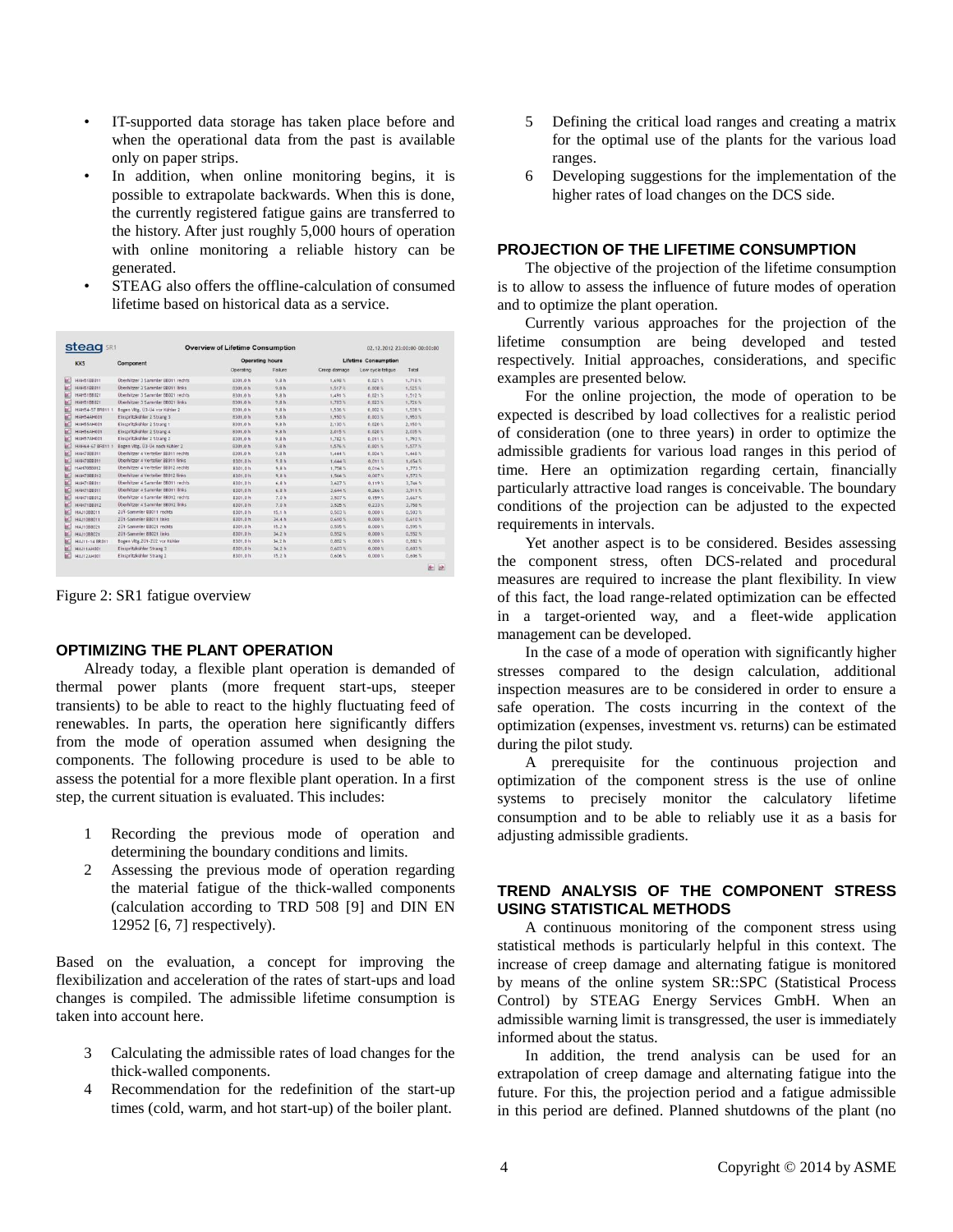increase in fatigue) can be taken into account. If the expected fatigue is transgressed during the projection period due to the current mode of operation, one can react with a more moderate mode of operation, or the additional consumption can be economically assessed and tolerated if applicable.

The trend analysis is explained in what follows, using the example of a superheater 4 header.



Figure 3: SR1 diagram, superheater 4 header

The SR1 component diagram (Fig. 3) shows the operating parameters (pressure and temperature) and the calculation results (temperature difference and total fatigue) for the entire history of the component. On the basis of the chronological sequence of the four parameters an assessment of the plant operation (critical or not) is not possible.

## **Creep damage**

The SPC analysis of the gradient of the creep damage (Fig. 4) identifies two events where the increase was above the defined limit. The cause is a temperature transgression.



Figure 4: The continuous SPC trend analysis of the gradient of the creep damage

#### **Alternating fatigue**

The SPC trend analysis of the alternating fatigue also captures and reports the points in time when the component was calculatorily stressed the most (Fig. 5). Fig. 6 (SR1 diagram) exemplifies the operating condition responsible for the increase in alternating stress (high thermal stress due to temperature difference).





Figure 5: The continuous SPC trend analysis of the gradient of the creep damage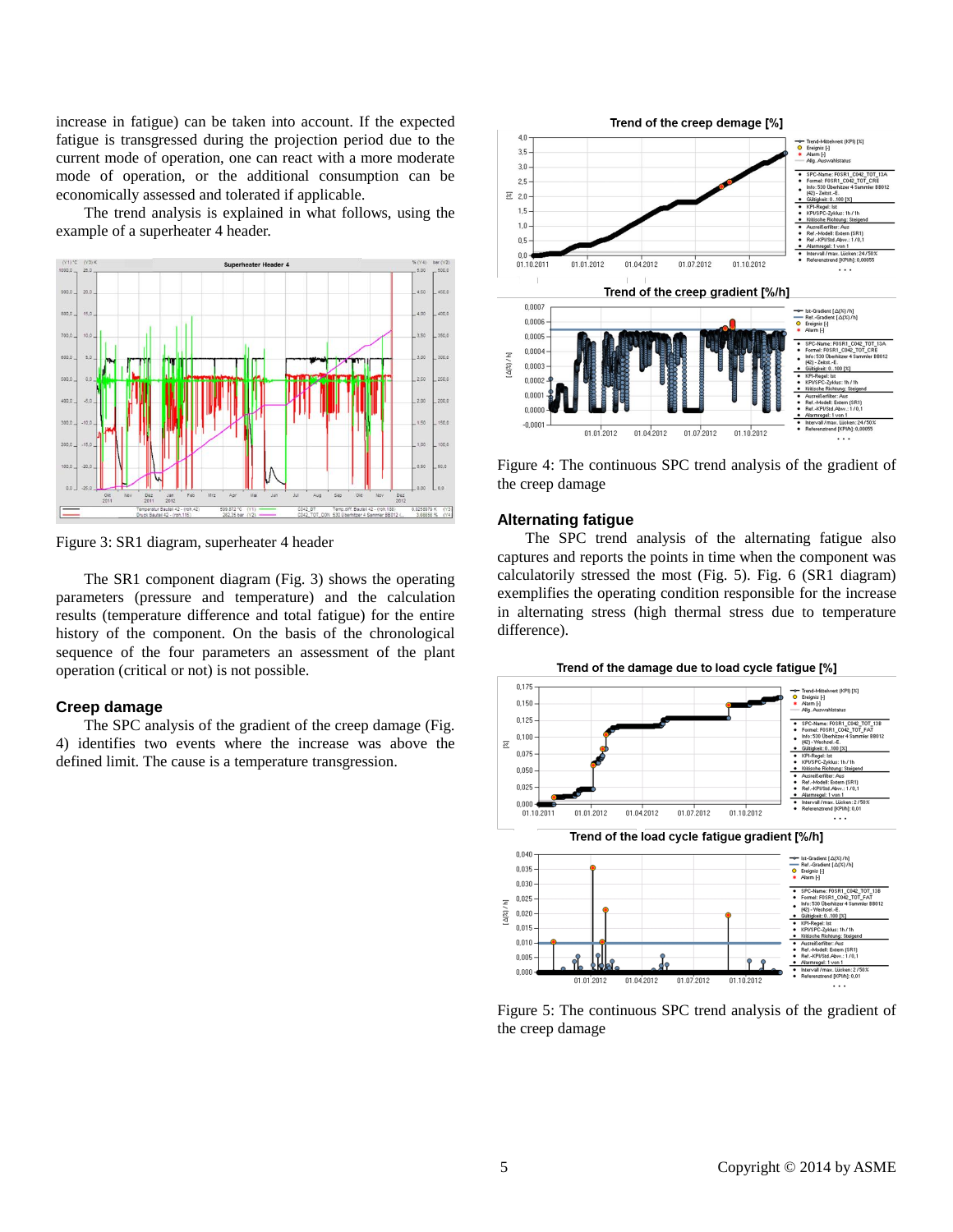

Figure 6: SR1 diagram, superheater 4 header

#### **TREND PROJECTION**

Examples of the operating scenarios "base load" and "energy turnaround" are shown below to contrast different modes of operation.

Both trend diagrams of the software SR::SPC (Fig. 7 and 8) show the extrapolation of the alternating fatigue over one year (projection period). The expected increase in fatigue in this time period amounts to 0.5 percent for both scenarios. In the scenario "energy turnaround", steep transient operating procedures and frequent load changes lead to a higher stress of the superheater 4 header. After six months already, 0.5 percent alternating fatigue would be reached with a comparable mode of operation. For 30 years, the alternating stress would double from 15 to 30 percent. According to damage accumulation [1], the fraction of the creep damage is to be added on top of this.



Figure 7: Continuous extrapolation of the alternating fatigue – scenario "base load"



Figure 8: Continuous extrapolation of the alternating fatigue – scenario "energy turnaround"

## **SUMMARY AND OUTLOOK**

In future, online systems will make a large contribution to operation management and maintenance management. The more precisely the plant condition is recorded and assessed the more precisely can the inspection methods, scopes, and intervals for the recurrent inspections be planned. [1] In the case of new plants or when changing components, the monitoring and thus the recording of critical modes of operation is recommended from the beginning in order to be able to argue for individual inspection intervals (extension or reduction) and to plan and reduce the maintenance effort. In the case of existing plants, a recalculation of the operating time elapsed so far is possible – provided that the required operating data are available.

In addition, the continuous trend analysis monitors the stress of thick-walled components. If the expected fatigue is transgressed during the projection period due to the current mode of operation, one can react with a more moderate mode of operation, or the additional consumption can be economically assessed and tolerated if applicable.

The continuous monitoring of the component condition reports unplanned stresses. A reduction of the service life and dangers due to unexpected stress can consequently be prevented. By means of the continuous pipe system calculation with SR1 and SR::SPM, operating conditions not considered during the design enter into the condition assessment.

When using modern materials, the continuous data acquisition and the calculation of creep damage, alternating fatigue, and creep strain form the basis for a later recalculation – e.g. when the strength characteristics stored so far are updated.

Recently performed comparative calculations show that DIN EN 12952 and FEM calculations are in good accordance regarding the calculated thermal stress. The results of the calculations and the approaches on how to combine both online and offline assessments will be reported in future publications.